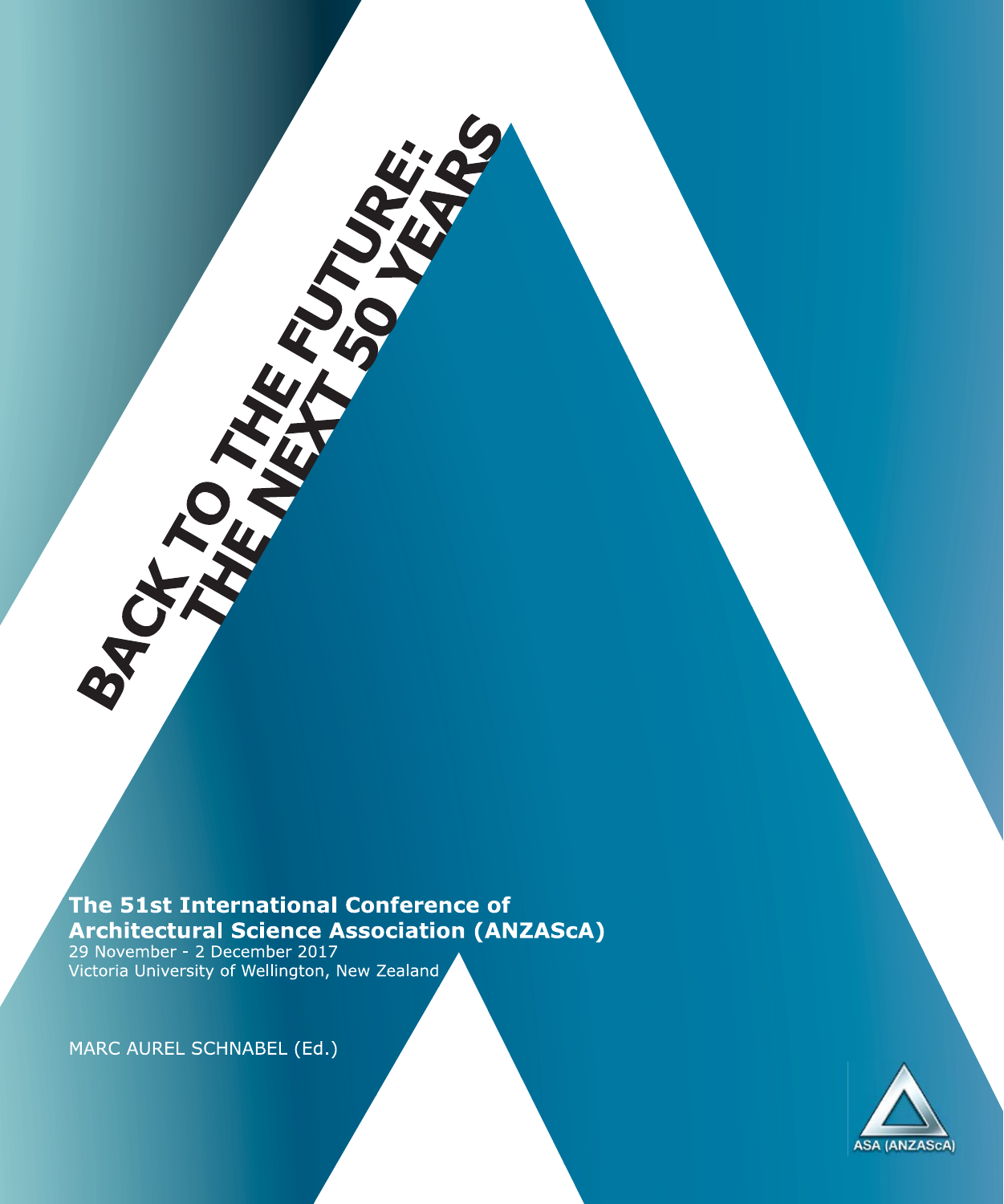# **Back to the Future: The Next 50 Years**

*51st International Conference of the Architectural Science Association (ANZAScA)*

*Edited by* Marc Aurel Schnabel

*Hosted by:* 

School of Architecture Victoria University of Wellington 29 November – 2 December 2017 School of **Architecture** 



Example of how to cite a paper from these proceedings:

Lastname, A. and Lastname, B. (2017) Example Title of ASA2017 Paper, in M. A. Schnabel (ed), *Back to the Future: The Next 50 Years,* (51st International Conference of the Architectural Science Association (ANZAScA)), Architectural Science Association (ANZAScA), pp. 1–10.



[www.anzasca.net](http://www.anzasca.net)  © 2017 – All rights reserved and published by The Architectural Science Association (ANZAScA), Australia

ISBN 978‐0‐9923835‐4‐1

Printed in New Zealand Cover Design: Serdar Aydin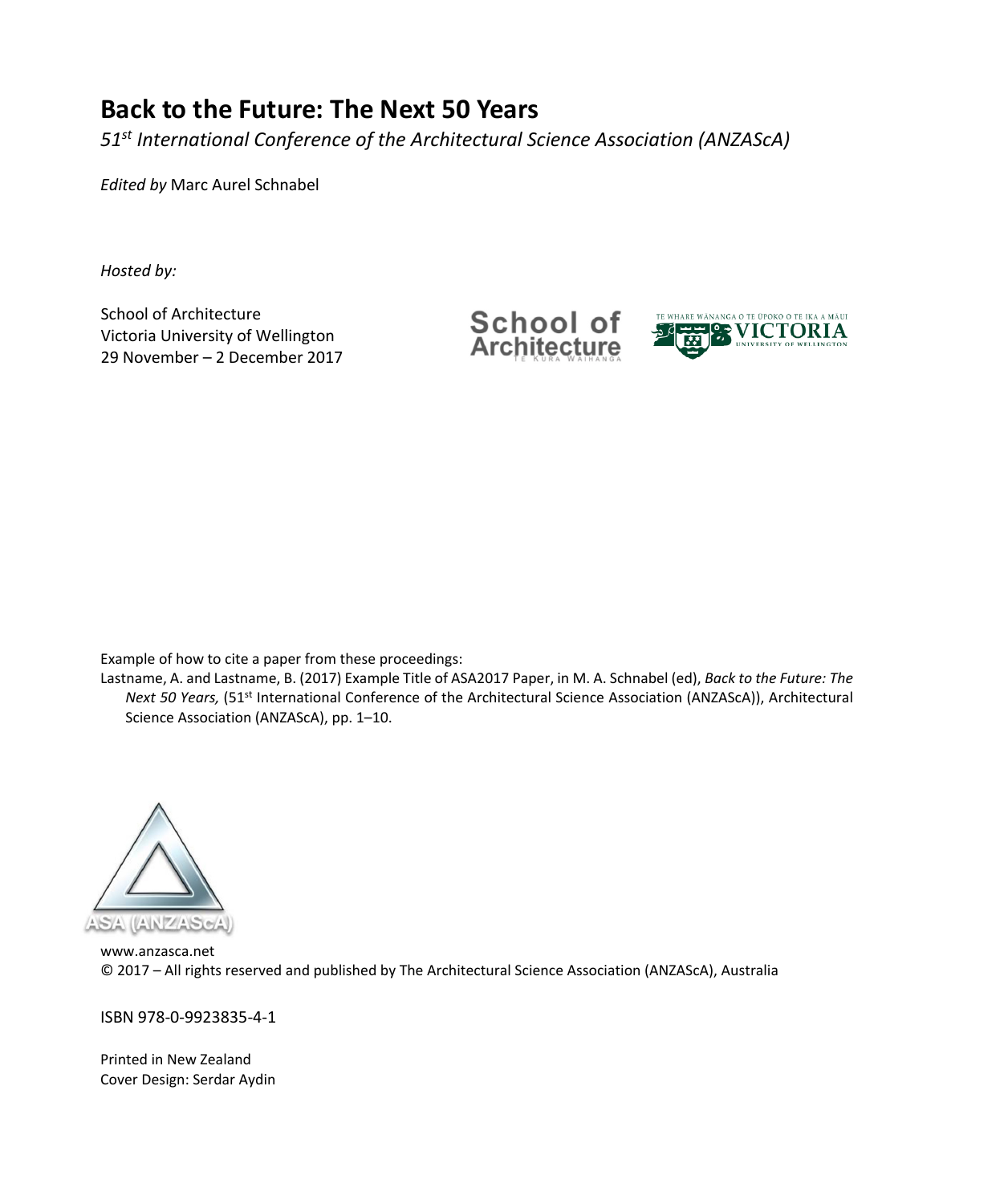# **Between Architecture and Construction**

## *A Site of Integrated Learning*

Kerry Francis *Unitec Institute of Technology, Auckland, New Zealand [kfrancis@unitec.ac.nz](mailto:kfrancis@unitec.ac.nz)* 

**Abstract:** In 1994 the School of Architecture and Construction at Unitec Institute of Technology received its first intake for a new Bachelor of Architecture programme. The co-location of this architecture degree within a school that contained construction programmes (Bachelors of Building and Quantity Surveying) was seen to be of collaborative benefit. However, within three years, this new theoretically beneficial formulation had split. Contemporaneously, the University of Newcastle, Australia had adopted a one hundred per cent Problem Based Learning (PBL) model to facilitate stronger relationships for learning with the local profession and construction industry that ran for 10 years. Recently Unitec MARCP students engaged in an integrated design and technology studio project for a comparatively short period of six weeks. In a contemporary education world where collaboration and cross-disciplinarity are the language of currency this examination of the processes of growth and decay in these three events at Unitec and Newcastle provide insights into the potentials and pitfalls of such constructions. This paper will discuss upon these events to draw out issues that might illuminate future attempts to develop integrated learning practices for architecture and construction.

**Keywords:** Pedagogy; integration; design; technology.

### **1. Introduction**

The work of the best pupils leaving the school shows patently, and every day that the school's construction course fails to meet the needs of our time. (Saint, 2007,435)

It is a quote that I use every year in my introductory lecture to first year architecture students in technology. That this is a quote from a series of polemical articles on architectural education by Eugene Viollet‐le‐Duc and Louis Vitet from Paris 1862 demonstrates that the tension between employer expectations and graduate construction knowledge has persisted for some time. Viollet and Vitet continue;

Both the idealism and the instability persistent in architectural education feed off obscurities attending the subjects aims and the public utility of its practitioners. With engineers there is less uncertainty. They are thoroughly trained because they are found useful. (2007, 435)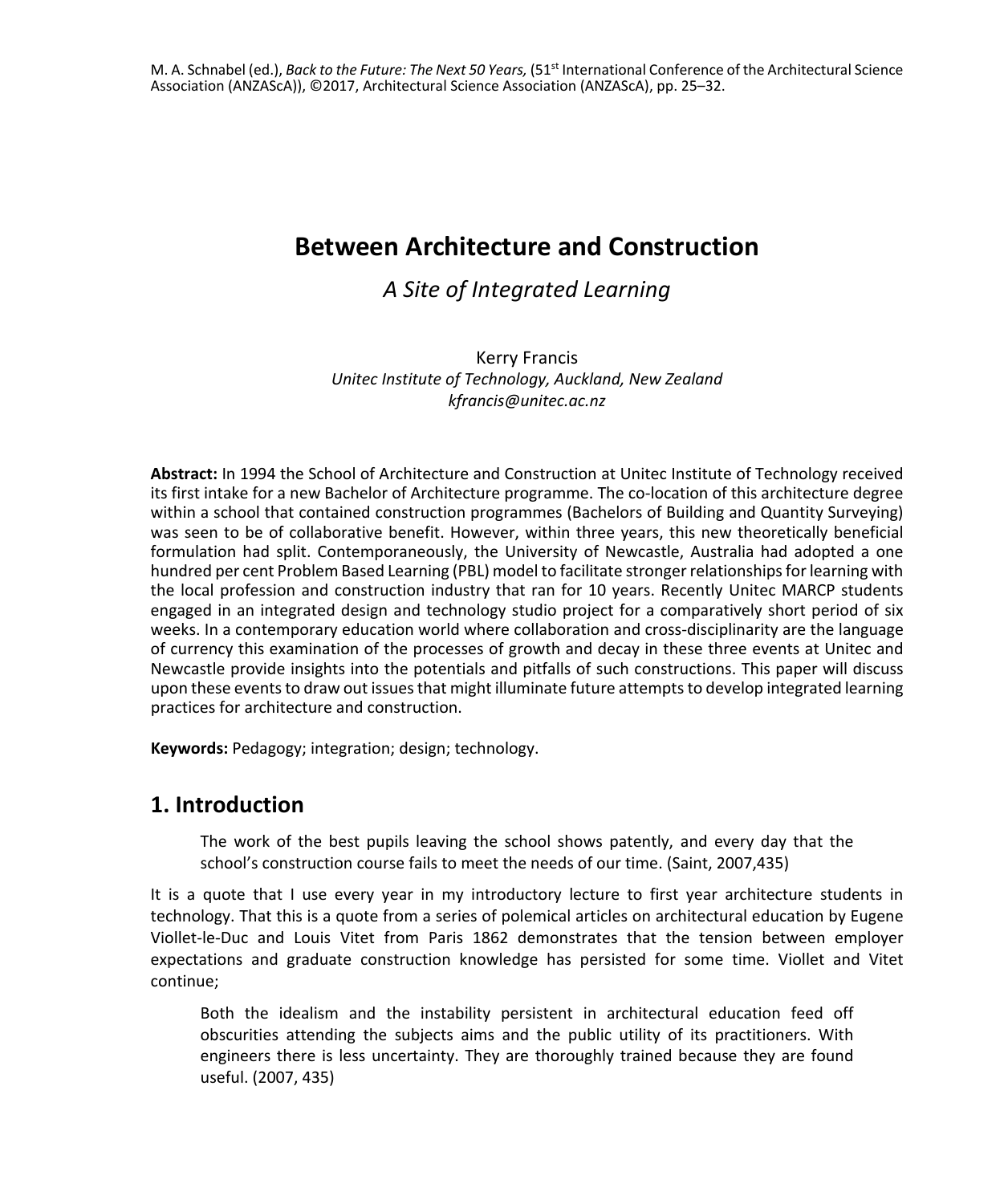The distinction, these statements identify, is founded on the oppositions of obscurity and clarity and the subsequent conclusion that the discipline with clarity is, ipso facto, the most useful. The last sentence of the quote seems awkwardly constructed and might almost be construed as; they are found useful because they are thoroughly trained. That construction points to a paradigmatic difference between of methods for learning for and about these different fields where construction knowledge is seen to be gained from training and design knowledge from some other obscurity.

These tensions, as I have noted, have been with us for some time. They are a manifestation of differing perceptions and expectations in the fields of design and construction. It is into the space of these tensions that this paper will delve. It will examine events at the Unitec Institute of Technology, Auckland, Aotearoa, NZ and the University of Newcastle, New South Wales, Australia that demonstrate different pedagogical responses to this tension. This examination will attempt to draw out some principles for a sustainable model that integrates design and construction learning into a holistic view of architectural production. How, in the future, might we design constructive relationships within learning processes that might be models for conduct outside of the place of formal learning?

### **2. Unitec**

In 1994 the School of Architecture and Construction at Unitec Institute of Technology in the Auckland suburb of Mount Albert received its first intake for the Bachelor of Architecture programme. This new programme had been developed by a cohort of staff who had originally taught in the architectural technicians course, the New Zealand Certificate of Architectural Drafting (NZCAD). The Education Amendment Act 1989 opened the way for Polytechnics to offer degree programmes and Carrington Polytechnic (as Unitec was then known) began development of a suite of programmes designed to position it as the premier place of integrated learning for design and construction practice. The Bachelors of Building and Quantity Surveying were started in 1992 followed by the Bachelor of Architecture in 1994. The co‐location of this architecture degree within a school that contained construction programmes was seen to be of collaborative benefit. However, within three years this new, theoretically beneficial formulation had split and architecture and construction had reverted to predominantly separate programme structures located at opposite ends of the campus.

There are several strands that might inform this split. In a contemporary world the differences (and one might also mean divisions) between design and construction are embedded in conventional contractual arrangements. They are also deeply embedded in personal attitudes of the disciplines towards their other disciplinary collaborators and counterparts. One experienced construction educator remarked that it often takes only a summer holiday job to inculcate these attitudes. (Birchmore, 2002) The contractual and personal are interwoven and mutually reinforcing. The history of the split at Unitec is illustrative of these tensions and might serve as an object lesson on how not to conduct business and so provide useful insights for the future.

The Bachelor programme in Architecture began in 1994. It was developed under the leadership an architect and educator who subscribed to an idea that buildings were produced by groups of people with contributing skills and abilities. In the original proposal for the new architecture programme this was described as a "building team" approach and a

…reaffirmation of an approach to design that is both broad (technical, practical, spatial, contextual etc) and long (from problem setting to post occupancy evaluation and beyond. (Matthew, 1991).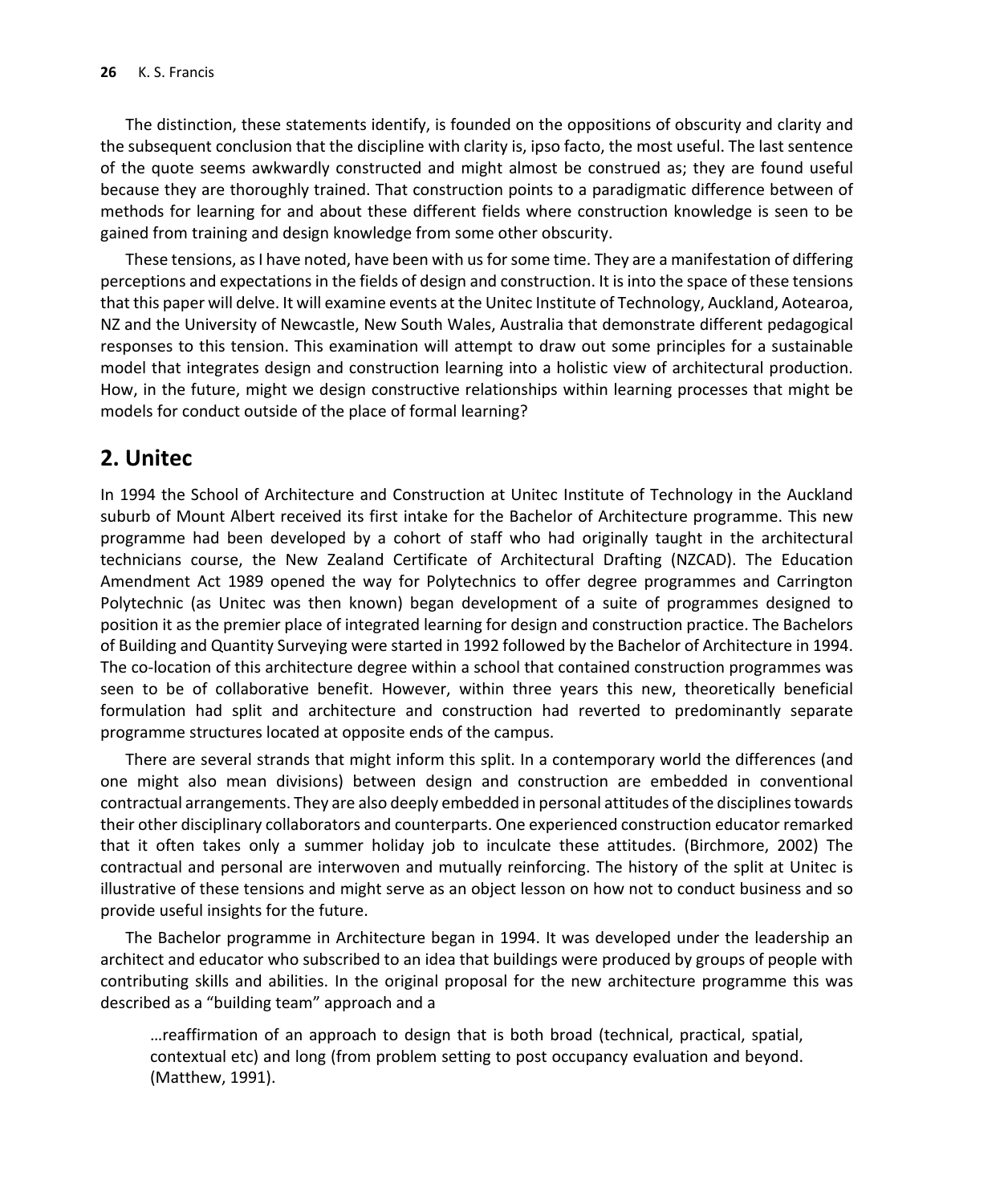This lead programme developer was supported by staff members from the then Department of Architecture and Construction comprising architects, draughts‐persons, engineers, quantity surveyors and building construction managers. The Department was headed by an architect who was also a member of Commonwealth and NZ Institutes of Building. He was recognized across both fields ‐ design and construction. In 1994 Carrington Polytechnic became Unitec Institute of Technology and with that new name came a new Faculty of Architecture and Design headed by this architect as Dean. The faculty moved into new premises at the north end of the campus and into the two‐storey, brick building designed for the Whau Lunatic Asylum and originally opened in 1867.

Once Carrington had approval for the degree programme from NZQA in late 1993 a permanent Head of School was appointed. The new Head of School was a Scot who had spent 5 years at Victoria University in Wellington and the last six years in charge of the technology stream in the School of Architecture at the University of Western Australia (Miller, 1994, 79) Anecdotal evidence suggests that this new appointment was not the ideal or even preferred candidate. He was seen by the construction faction as having little local construction knowledge and viewed with suspicion by the architecture faction because of his construction experience. As a result, he was undermined and marginalized by both groups leaving him no choice but to resign before the year was out.

A Quantity Surveyor was the Programme Director for the other two Bachelor programmes [Building and Quantity Surveying] under the School of Architecture and Construction umbrella. When the Head of School resigned the Quantity Surveyor took over as acting Head of the Architecture Programme. This heightened the tensions. In the view of the architecture staff, his attitude towards architecture reflected his profession's instrumentalist views. The prospect of his appointment having permanency galvanized the architecture staff. They discussed and collated their views in a staff briefing document in July 1995 and arranged an after-work meeting with two senior members of the Advisory Panel set up to help develop and later support the degree. Shortly after that meeting these two senior architects visited the Dean of the Faculty of Architecture and Design to convey the staff views. The Dean, also a pragmatist, made the decision to split the School into Architecture and Construction.

The separation was difficult and painful. One former staff member when asked for an interview for this paper, refused stating "it still hurts". The lead programme developer elected to go with the "new" Construction programme. He believed that he had conducted an inclusive and exhaustive consultation process in the development of the bachelor programme with processes for regular review. He was frustrated by the separatist disciplinary manoeuvering that had, without inclusive consultation, dismantled the integrating trajectory of the original idea/configuration. But it happened and what is more important to us now; is why?

We can identify certain belief systems that are held by architects and the other major disciplines (engineers, quantity surveyors and construction managers) in the field of design and construction. They are largely related to chronology or sequencing of processes and have implications in contractual arrangements as discussed earlier. Out of this conventional separation in sequence comes a separation of skills. The argument is that because the skills are different we need specialist teachers and specialized programmes and the best way to impart the knowledge is to concentrate the students into their disciplinary groups to impart the deep knowledge required for each specific discipline. Critics might describe this as a silo. The 1994 Unitec model had proposed to co-educate architects, quantity surveyors and Construction managers with the intention of sharing some base knowledge and facilitating personal and professional mixing by getting them to 'rub shoulders'. (Wood, 2016)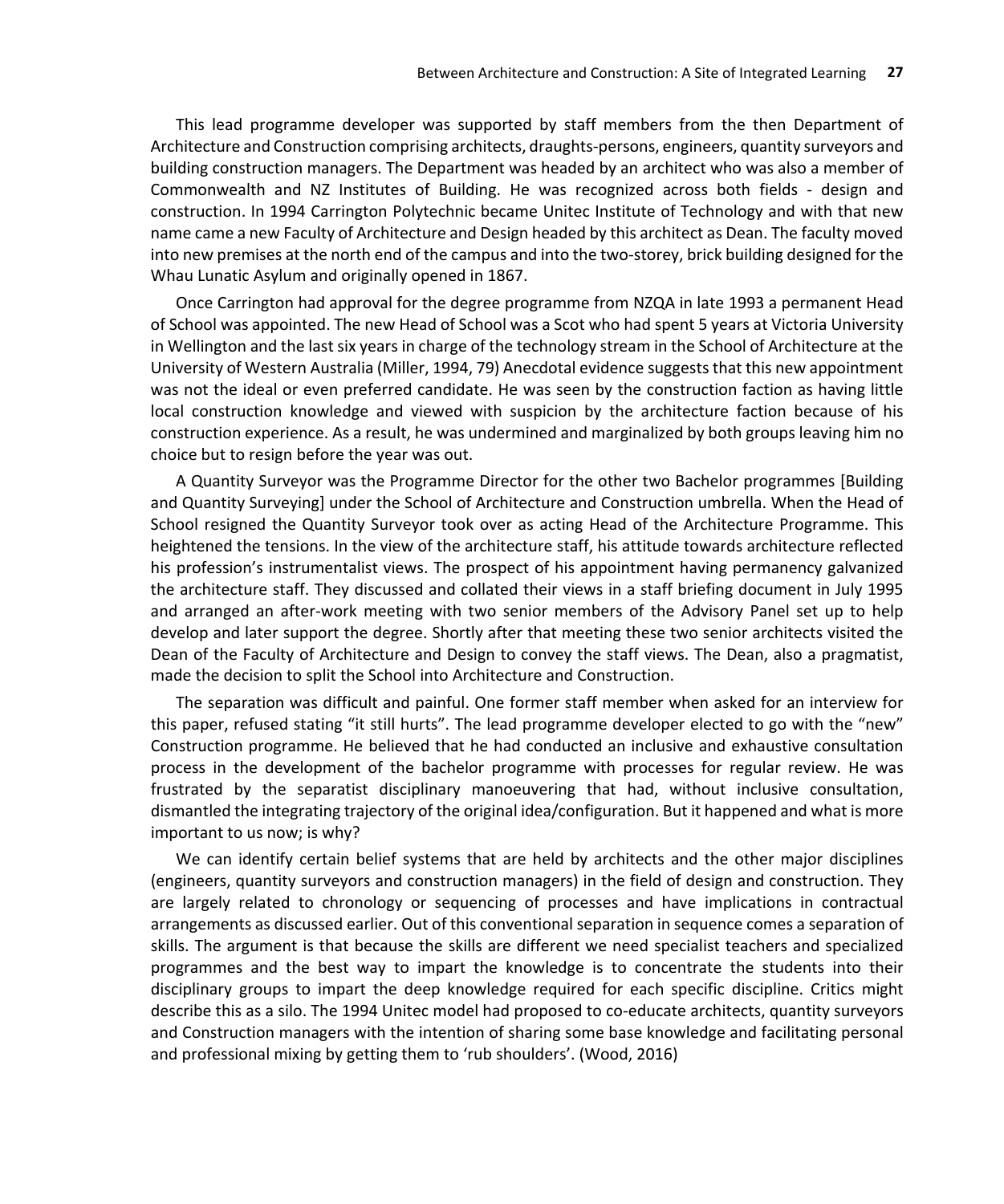While the initial physical separation was fast [construction returned to the other end of the campus shortly after the split was announced in late 1995] the curricular separation was still being debated in 2002 as a letter from a senior Construction staff member to the Head of the School of Architecture confirms. The Head of the School of Architecture, had called for a review of the combined courses and the Construction staff member was responding, articulating reasons for the Construction Department's desire to maintain these combined courses. He described the cross‐disciplinary tension that he saw.

It usually takes the form that architects think the others don't have a creative bone in their body, no appreciation of design and only an interest in things that can be counted or making things simple. The counter criticism usually hangs around observations that architects aren't interested in the practical things like 'will it stand up, can it be built' or 'can it be afforded?'. (Birchmore 2002)

He goes on to add.

I believe one of the sources for this 'tension' which I'm not sure is creative is the lack of respect for the challenges that need to be faced by each of the team members. I think this lack of respect grows from ignorance of these challenges. (2002)

We seem to be getting in this correspondence an alliance of creativity with design and a denial of such with construction. It could also be characterized as a play(creativity)/work(construction) dichotomy. It is a dichotomy identified by Peggy Deamer in her recent book 'The Architect as Worker: Immaterial Labor, the Creative Class and the Politics of Design.' (2015) Deamer claims first, that as architects "we do not believe we do work. We fail to conceptualise our work as work" (2015,61) and secondly

"We have a pathetic notion of design that isolates it from work. Architects design, constructors build; we do art, they do work" (2015,61)

These positions parallel the sentiments articulated by the Construction staff member. In "Work" (her chapter in the book) Deamer discusses the group of artists that have conceptualised art as work.

Just as the tradition of art‐as‐labour suggests that architecture as a profession should consider 'labor value' the tradition that sees human work as inherently imaginative, creative and self‐realising should be equally embraced by architects. Creativity in architecture rests not on an ever‐expanding categorical inclusion of form making but rather on an imaginative approach to problem solving. (2015, 67).

Deamer is arguing that architects need to have a more inclusive view of the design and construction process, one that has respect for the contribution of all participants.

Architecture has always strongly defended its disciplinary boundaries. There is an argument that maintains that secure disciplinary identity is precisely what allows an architect [and here you could substitute Engineer, Quantity Surveyor, Construction Manager or any other discipline] to engage with confidence with other disciplines. If this is a valid argument, then the pedagogical questions that follow are; how do you construct a method of learning to act within this discipline while at the same time being a participant in the broader field of construction? How do you learn behaviours that are both exclusive and inclusive?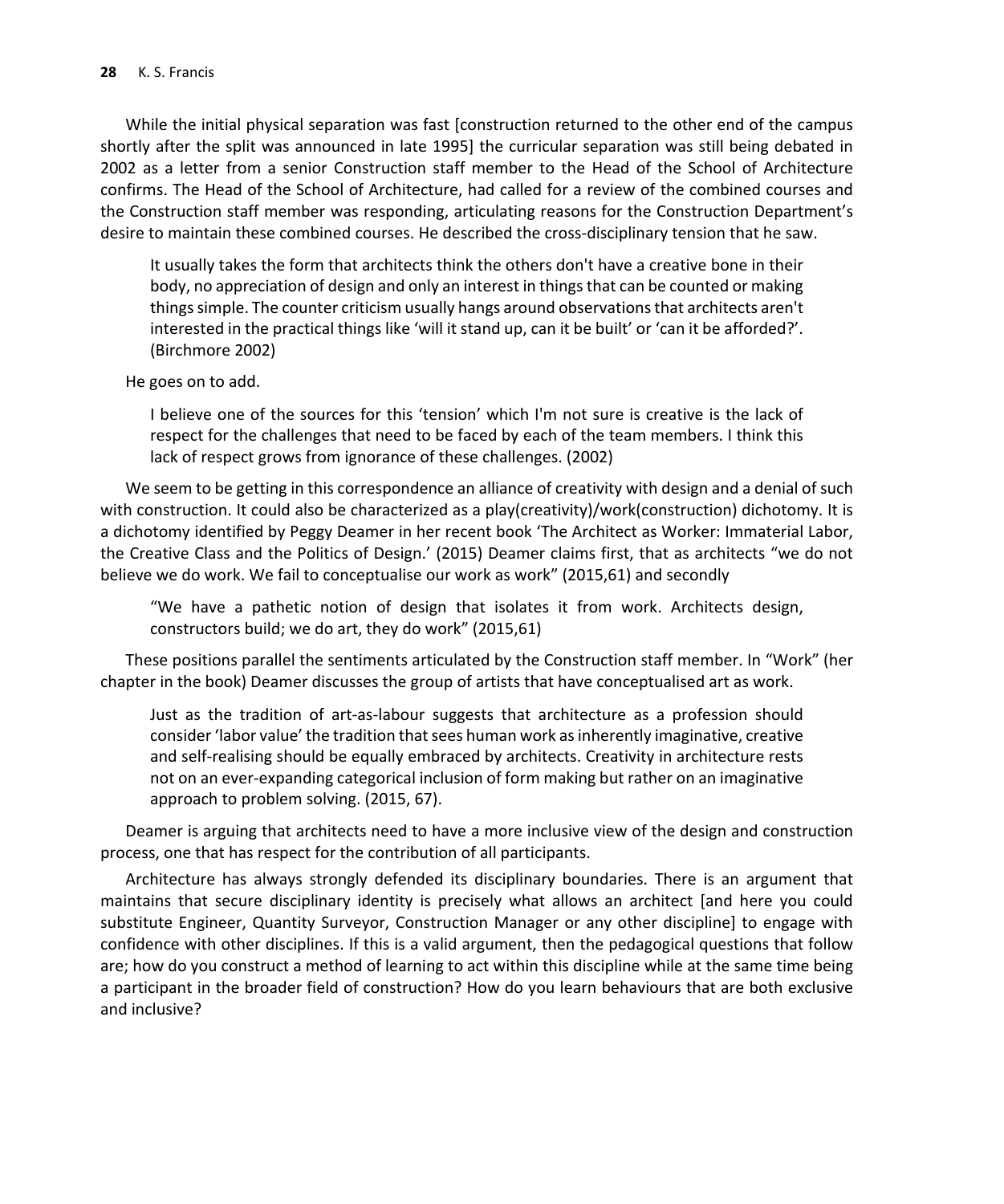## **3. Problem Based Learning (PBL)**

During the same period of development and implementation of the new Unitec Bachelor of Architecture programme there was a pedagogical movement termed Problem Based Learning (PBL) that was being introduced, trialled and developed in professional studies programs in North America, Europe and Australia. (de Graaff and Cowdroy, 1997) The most significant local example of PBL was at the School of Architecture, University of Newcastle, Australia where they ran a 100% integrated architecture program for about 10 years (1984‐94), then a partially integrated program for another 6 or 7 years (History, theory and research methods were removed from the core integrated component).

The program was highly innovative and for motivated students, it was incredibly successful. The architectural profession loved it. (Ostwald, 2017)

De Graff and Cowdroy (1997, 168‐169) identify some basic principles shared by most PBL versions:

Didactic principles Students are responsible for their own learning Cooperation rather than competition Active acquisition of knowledge and skills Professional orientation Holistic orientation towards professional practice Integration of knowledge from different domains Integration of knowledge skills and attitudes

The Newcastle programme faltered for several reasons. Ostwald (2017) identifies them as; (I) cost factors (time and staffing) (ii) lack of compliance with university systems, (iii) lack of flexibility, (iv) some student retention problems. All, I suspect, are related and intrinsic to the formulation. The undefined nature of the PBL process means that curricular requirements, those requirements valued by the institution, are often hard to manage. The research nature of PBL identified in the didactic and professional principles noted above stretch and contract student and staff time in unexpected ways making time allocation complex and difficult to sustain. This in turn generates a planning instability that could be described as inflexibility. The student centered orientation requires staff to play a more facilitative role rather their traditional role as design master – a role they may not be good at or enjoy. The PBL model adopted at Newcastle came not from comment about the lack of construction knowledge of its graduates but, ironically, from a threat to become part of the much larger Engineering Faculty. However, in response, the local profession lobbied the university to retain the school and develop a new approach. The architecture programme then adapted the PBL model from the Medical School that had recently been established on the same campus.

## **4. Comparisons**

Although the reconfiguration of the Newcastle programme was generated by different circumstances from the new Unitec degree they do share similarities in aims. Both were recipients of active local professional support. In the Unitec case it was because of a perceived lack of professional and constructional orientation in the adjacent Auckland University programme. For Newcastle the initial imperative was to maintain independence from a threatened merger with the Engineering faculty. The adoption of a pedagogical approach strongly aligned with local professional agenda was a perfect fit. For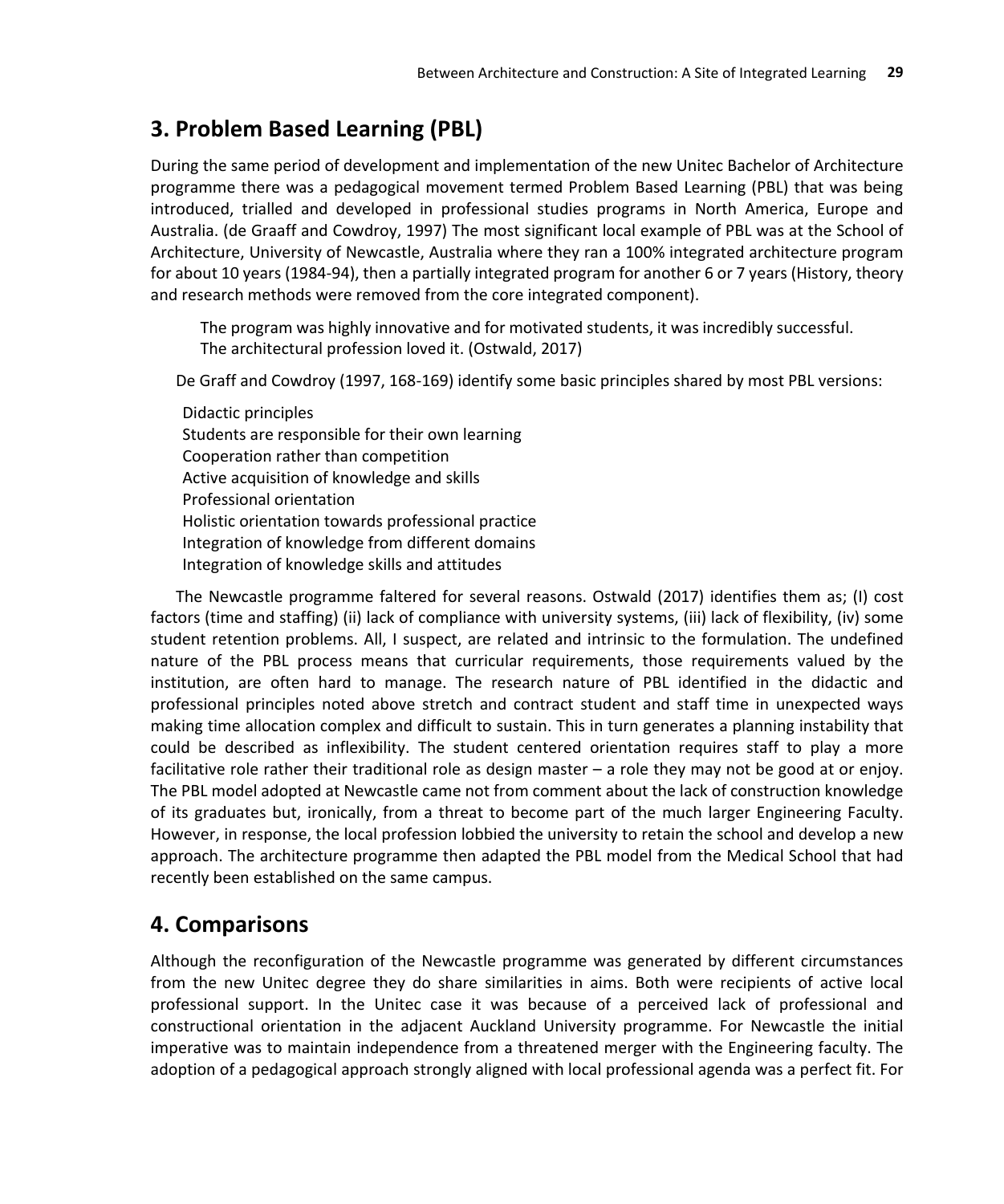both this outreach to the profession and the subsequent validation of the role of the profession in learning was important.

The significant difference appears to be in the make up of the student cohort. While the Unitec architecture programme was originally located within a School of Architecture and Construction and course and classes co‐taught, the Newcastle programme was exclusively a single discipline (architecture) one. The thesis that core knowledge and the experience of architecture students rubbing shoulders with students from associated disciplines does not appear to have been part of the Newcastle agenda in the same way.

### **5. Integrating Design Studio and Technology: Utopia Waiouru**

The Unitec architecture programme, at both undergraduate and post graduate levels has, for several years, been actively responding to the persistent calls by external examination bodies for integration of technology teaching/learning and design studio. (IRP, 2017) Traditionally, in Schools of Architecture, the Design Studio has been identified as the course in which the integration of all lecture subject material occurs. Empirically however, we know that the opposite is the case. In most programmes, this traditional structuring functions is a dis‐integrating mechanism unless active agency is applied.

During the last two years a six ‐week design studio project in the first semester of the first year of the MARCP Design Studio has been aligned with the technology lecture course. The activating impetus for the integration, in this case, comes about because of shared interest and belief in the importance of construction knowledge for design by the two course leaders, both of whom are tenured staff members and Registered Architects.

The project aims were specifically directed towards construction technology as the driver. The generic Design Studio project needs to engage issues of programme, site, technology and theory. In this project technology, as structure and envelope, was prioritized. The necessary context (Programme, site and theory) had been generated by the initial six weeks of study that had involved analysis of a three utopian cities/settlements and the application of these learnings to the design of a contemporary utopian city for 75,000 refugees in Waiouru. Design development of programme and site was deliberately subordinated. Space planning and site planning were simply "taken" from the earlier project. Theory was carried over from the earlier section of the project (the first six weeks) in the form of the question; What is a utopian tectonic? Theory was supplemented by a series of readings that examined the performance of structure and envelope technology.

Other elements of project design were subject to an integrating approach. The Design Studio course for the six weeks of the project was co-written with the Technology lecturer. The majority of the presentation requirements were the same in each course with Design Studio requiring only some additional contextualizing material.

The integration of performance of the two courses took place at a number of levels:

- 1. The whole of the lecture course was attended last year by the Design Studio leader.
- 2. Selected lectures this year were attended by the Design Studio leader.
- 3. Site visits in the lecture course to a precast factory, a façade manufacturing factory and timber laminating factory were all attended by both course leaders.
- 4. A curated Trade Fair showcasing cladding/facade materials was attended by both course leaders.
- 5. The Technology course leader was a member of the interim and final review panels for Design Studio.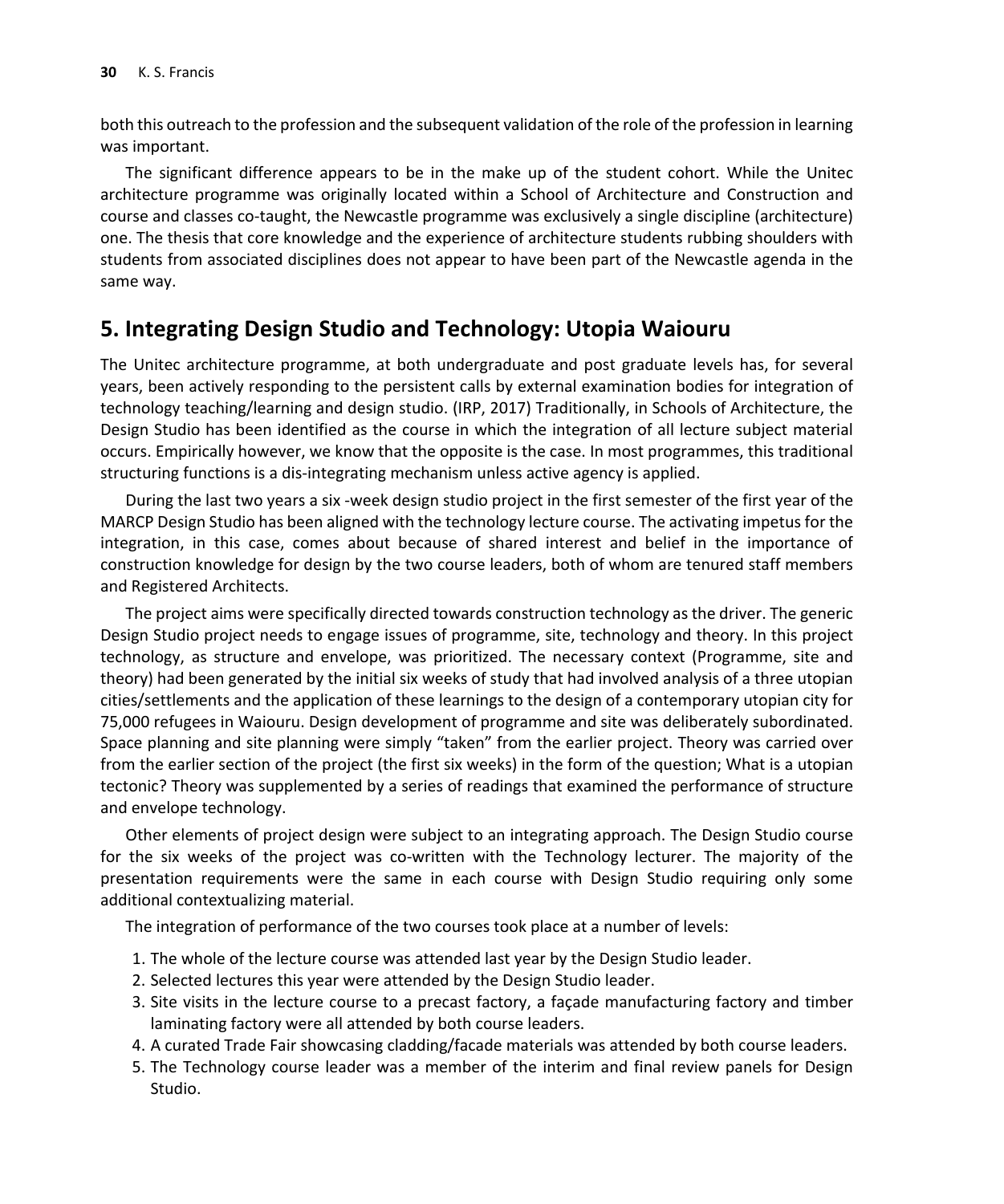6. Both Course Leaders were participants in the post review marking and moderation processes for both courses.

 And, there was an additional layer of technical support. A Structural Engineer was embedded in the studio. He attended every studio session and interim and final reviews. His opinion was seen to be valued. He was given the first response to a project in all reviews. His assessment mark was an identified component of the final grade.

Anecdotally, the outcomes have delighted students and staff. Students remark upon the presence of the engineer in the studio as being particularly valuable. A recent visit by the Interim Review Panel (IRP,2017) remarked upon the high quality of the work being done within the programme to maintain and extend the integrated teaching of design and construction technology.

#### **6. Discussion**

The three examples, described above, were all attempts to integrate a series of strands into a cohesive body of knowledge to enable a graduate to begin performing effectively as an architect. The original Unitec Bachelor of Architecture programme in 1994 was predicated upon the idea of the "building team" and sought to co-teach groups of students in design and construction. It foundered because the architecture staff felt that the course content required by co-teaching was a poor compromise for both architecture and construction. There was not enough design in the course for the architects and not enough construction for the construction students. (Birchmore, 2002) There were other contributing issues that have been anecdotally identified; the possibility that the head of the architecture programme could be a Quantity Surveyor and the experience of the enmity between architecture and construction being played out in the lecture theatre. There is also the argument that there were significant differences between academic cultures within the two areas that exacerbated the tensions.

The Newcastle programme configuration was generated by the threat of disciplinary subordination; the prospect that it might be subsumed under an Engineering Faculty. (de Graaff and Cowdroy, 1997). Like the establishment of the Unitec new programme, the Newcastle programme had originally also grown out of a technicians course at a Technical College. They both received strong support from the local profession. Whereas the Unitec model might be seen as internalized integration around the student cohort (students rubbing shoulders and sharing base knowledge) the Newcastle problem based model (PBL) could be seen as externalized around knowledge. The foci for integration were different. They both push stress during the performance of the course to different areas. The Newcastle model exerted temporal organizational pressures due to the fluid nature of the problem/research process. The Unitec model exerted pressure on the organisation/provision of content that satisfied both parties without compromise. This is obviously an oversimplification of the issues but I think it is useful as it highlights some issues that might be capable of re‐design. The significant impression is that both models both placed enormous pressure on staffing. These new configurations required for their success; the role of the architectural educator as a facilitator rather than the master design tutor at Newcastle and for staff at Unitec the need to model the product of architect/constructor with equal respect for and appropriate knowledge of both fields.

The final example described, Utopia Waiouru, is of a different scale and took place within an existing programme with a conventional lecture/design studio dis-integration model. The important thing identified is that it required enormous effort beyond the normal institutional rationing of time to organize and perform. It required a consistency of purpose [to focus only on structure and envelope], project